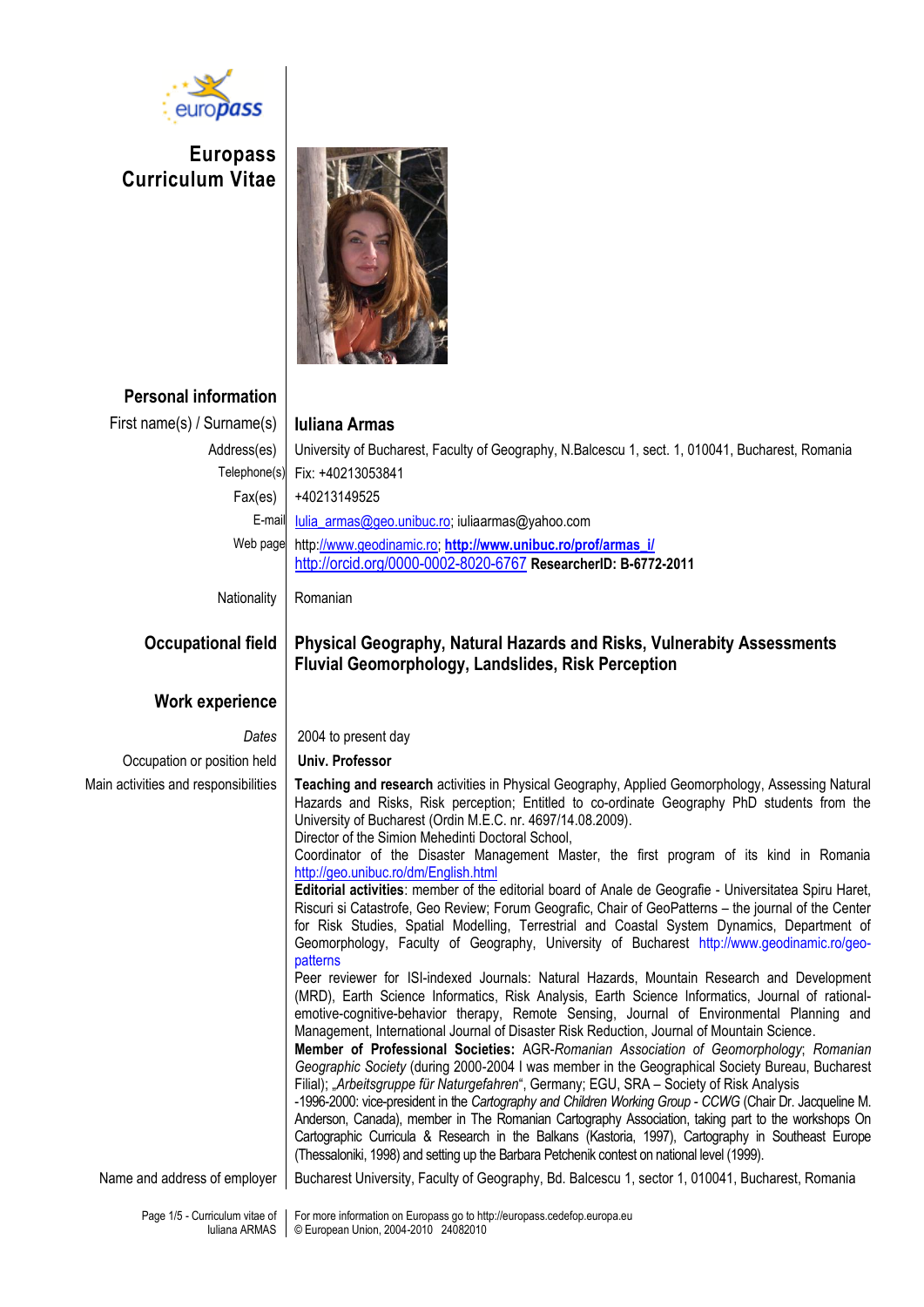Type of business or sector  $\vert$  Education and reserach

| <b>Education and training</b>                                     |                                                                                                                                                                                                                                                                                                                                                                                                                                                                                                                                                                                                                                                                                                                                                                                                                                                                                                                                                                                                                                                                                                                                                                                                                                                   |  |  |  |  |
|-------------------------------------------------------------------|---------------------------------------------------------------------------------------------------------------------------------------------------------------------------------------------------------------------------------------------------------------------------------------------------------------------------------------------------------------------------------------------------------------------------------------------------------------------------------------------------------------------------------------------------------------------------------------------------------------------------------------------------------------------------------------------------------------------------------------------------------------------------------------------------------------------------------------------------------------------------------------------------------------------------------------------------------------------------------------------------------------------------------------------------------------------------------------------------------------------------------------------------------------------------------------------------------------------------------------------------|--|--|--|--|
| Dates                                                             | 1995                                                                                                                                                                                                                                                                                                                                                                                                                                                                                                                                                                                                                                                                                                                                                                                                                                                                                                                                                                                                                                                                                                                                                                                                                                              |  |  |  |  |
| Title of qualification awarded                                    | <b>PhD in Geography</b>                                                                                                                                                                                                                                                                                                                                                                                                                                                                                                                                                                                                                                                                                                                                                                                                                                                                                                                                                                                                                                                                                                                                                                                                                           |  |  |  |  |
| Name and type of organisation<br>providing education and training | Bucharest University, Faculty of Geography, Bucharest, Romania                                                                                                                                                                                                                                                                                                                                                                                                                                                                                                                                                                                                                                                                                                                                                                                                                                                                                                                                                                                                                                                                                                                                                                                    |  |  |  |  |
| Level in national or international<br>classification              | <b>ISCED 6</b>                                                                                                                                                                                                                                                                                                                                                                                                                                                                                                                                                                                                                                                                                                                                                                                                                                                                                                                                                                                                                                                                                                                                                                                                                                    |  |  |  |  |
| Dates                                                             | 1986 - 1990 PhD Student (full time)<br>Awarded: Studentship, Koln, Germany (12 months)<br>related work:<br>- supervising two diploma works of students<br>- seminars and practical work in Theoretical Geography Physical Geography, Geomorphology, Plains<br>of Romania<br>- chairing and convening scientific meetings.                                                                                                                                                                                                                                                                                                                                                                                                                                                                                                                                                                                                                                                                                                                                                                                                                                                                                                                         |  |  |  |  |
| Title of qualification awarded                                    | <b>BSc. in Geography</b>                                                                                                                                                                                                                                                                                                                                                                                                                                                                                                                                                                                                                                                                                                                                                                                                                                                                                                                                                                                                                                                                                                                                                                                                                          |  |  |  |  |
| Principal subjects/occupational skills<br>covered                 | Geology, Physical Geography, Cartography, Climatology, Hidrology, Pedology, Biogeography, Human<br>Geography<br>-Knowledge and understanding of geographical phenomena,<br>-first place at admission exam<br>- study scholarships<br>- student leader, responsible for the organisation of student conferences                                                                                                                                                                                                                                                                                                                                                                                                                                                                                                                                                                                                                                                                                                                                                                                                                                                                                                                                    |  |  |  |  |
| Name and type of organisation<br>providing education and training | University of Bucharest, Faculty of Geography, Bucharest, Romania                                                                                                                                                                                                                                                                                                                                                                                                                                                                                                                                                                                                                                                                                                                                                                                                                                                                                                                                                                                                                                                                                                                                                                                 |  |  |  |  |
| Level in national or international<br>classification              | <b>ISCED 5</b>                                                                                                                                                                                                                                                                                                                                                                                                                                                                                                                                                                                                                                                                                                                                                                                                                                                                                                                                                                                                                                                                                                                                                                                                                                    |  |  |  |  |
| Dates                                                             | 2004-2008                                                                                                                                                                                                                                                                                                                                                                                                                                                                                                                                                                                                                                                                                                                                                                                                                                                                                                                                                                                                                                                                                                                                                                                                                                         |  |  |  |  |
| Title of qualification awarded                                    | <b>BSc. in Psychology</b>                                                                                                                                                                                                                                                                                                                                                                                                                                                                                                                                                                                                                                                                                                                                                                                                                                                                                                                                                                                                                                                                                                                                                                                                                         |  |  |  |  |
| Principal subjects/occupational skills<br>covered                 | Child Development, Cognitive Science, Social Psychology, Neuroscience, Statistics, Clinical<br>Psychology, Social/Personality Psychology; Pedagogy and methods of teaching                                                                                                                                                                                                                                                                                                                                                                                                                                                                                                                                                                                                                                                                                                                                                                                                                                                                                                                                                                                                                                                                        |  |  |  |  |
| Name and type of organisation<br>providing education and training | University of Bucharest, Faculty of Psychology, Panduri 90, Sector 5, Bucharest, Romania                                                                                                                                                                                                                                                                                                                                                                                                                                                                                                                                                                                                                                                                                                                                                                                                                                                                                                                                                                                                                                                                                                                                                          |  |  |  |  |
| Level in national or international<br>classification              | <b>ISCED 5</b>                                                                                                                                                                                                                                                                                                                                                                                                                                                                                                                                                                                                                                                                                                                                                                                                                                                                                                                                                                                                                                                                                                                                                                                                                                    |  |  |  |  |
| <b>Training</b>                                                   | 19931994: Germany, Institute of Geography, Institute of Geology, University of Köln - Geology and<br>Fluvial Geomorphology courses and seminars, under the supervision of Prof.Dr.Hab. E. Brunotte<br>2006: Bonn, Germany - FORM-OSE Post-Graduate Training School: MultiRISK, Concepts to<br>approach multiple hazards and risks<br>2008: ESRI-GIS Romania - ArcGIS Desktop I + II<br>2008: International Institute for Geo-Information Science and Earth Observation, Enschede, The<br>Netherlands - Applied Earth Sciences Course: Principles and Applications of Remote Sensing and GIS in<br><b>Applied Earth Sciences</b><br>2009: International Institute for Geo-Information Science and Earth Observation, Enschede, The<br>Netherlands - Applied Earth Sciences Course: Multihazard and Risk Assessment<br>2009: University of Agronomy and Veterinary Medicine, Bucharest, Romania - ROSA/ESA/DLR: Radar<br><b>Remote Sensing Course</b><br>2012: Romsym Consulting Training Center - SPSS Modeler; Advanced SPSS Statistics and Neural<br><b>Network</b><br>2016: University of Trento, Dep of Civil, Environmental and Mechanical Engineering, Trento, Italia -<br>Spatial multicriteria analysis for environmental decision-making. |  |  |  |  |
| <b>Personal skills and</b>                                        |                                                                                                                                                                                                                                                                                                                                                                                                                                                                                                                                                                                                                                                                                                                                                                                                                                                                                                                                                                                                                                                                                                                                                                                                                                                   |  |  |  |  |
| competences                                                       |                                                                                                                                                                                                                                                                                                                                                                                                                                                                                                                                                                                                                                                                                                                                                                                                                                                                                                                                                                                                                                                                                                                                                                                                                                                   |  |  |  |  |
| Mother tongue(s)                                                  | Romanian                                                                                                                                                                                                                                                                                                                                                                                                                                                                                                                                                                                                                                                                                                                                                                                                                                                                                                                                                                                                                                                                                                                                                                                                                                          |  |  |  |  |
| Other language(s)                                                 |                                                                                                                                                                                                                                                                                                                                                                                                                                                                                                                                                                                                                                                                                                                                                                                                                                                                                                                                                                                                                                                                                                                                                                                                                                                   |  |  |  |  |

For more information on Europass go to http://europass.cedefop.europa.eu © European Union, 2004-2010 24082010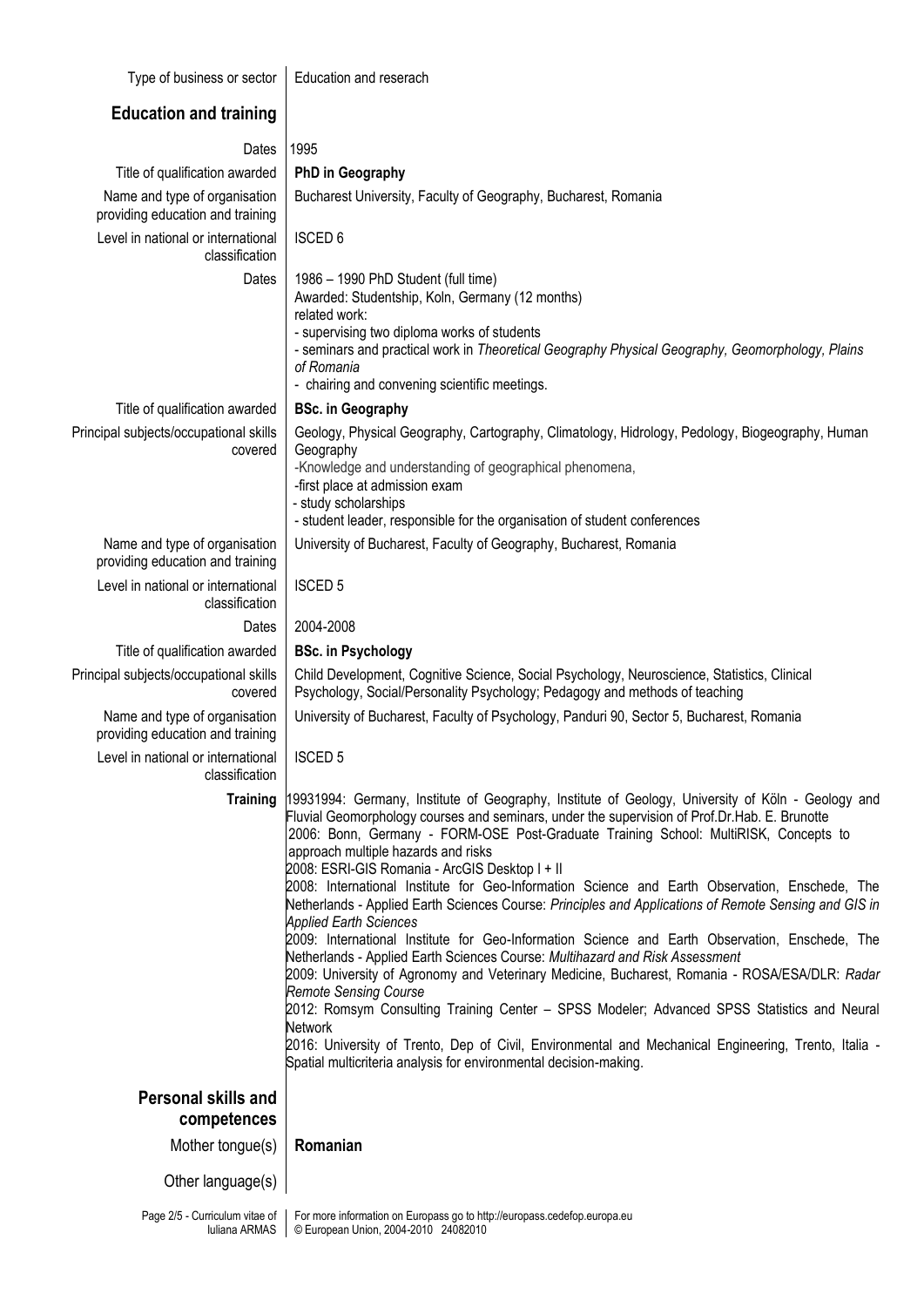| Self-assessment                                 | Understanding                                                                                                                                                                                                                                                                                                                                                                                                                                                                                                                                                                                                                                                                                                                                                                                                                                                                                                                                                                                                                                                                                                                                                                                                                                                                                                                                                                                                                                                                                                                                                                                                                                                                                                                                                                                                                                                                                                                                                                                                                                                                                                                                                                                                                    |                |                | <b>Speaking</b>    |                   | Writing        |  |  |
|-------------------------------------------------|----------------------------------------------------------------------------------------------------------------------------------------------------------------------------------------------------------------------------------------------------------------------------------------------------------------------------------------------------------------------------------------------------------------------------------------------------------------------------------------------------------------------------------------------------------------------------------------------------------------------------------------------------------------------------------------------------------------------------------------------------------------------------------------------------------------------------------------------------------------------------------------------------------------------------------------------------------------------------------------------------------------------------------------------------------------------------------------------------------------------------------------------------------------------------------------------------------------------------------------------------------------------------------------------------------------------------------------------------------------------------------------------------------------------------------------------------------------------------------------------------------------------------------------------------------------------------------------------------------------------------------------------------------------------------------------------------------------------------------------------------------------------------------------------------------------------------------------------------------------------------------------------------------------------------------------------------------------------------------------------------------------------------------------------------------------------------------------------------------------------------------------------------------------------------------------------------------------------------------|----------------|----------------|--------------------|-------------------|----------------|--|--|
| European level (*)                              | Listening                                                                                                                                                                                                                                                                                                                                                                                                                                                                                                                                                                                                                                                                                                                                                                                                                                                                                                                                                                                                                                                                                                                                                                                                                                                                                                                                                                                                                                                                                                                                                                                                                                                                                                                                                                                                                                                                                                                                                                                                                                                                                                                                                                                                                        | Reading        |                | Spoken interaction | Spoken production |                |  |  |
| German                                          | C <sub>2</sub>                                                                                                                                                                                                                                                                                                                                                                                                                                                                                                                                                                                                                                                                                                                                                                                                                                                                                                                                                                                                                                                                                                                                                                                                                                                                                                                                                                                                                                                                                                                                                                                                                                                                                                                                                                                                                                                                                                                                                                                                                                                                                                                                                                                                                   | C <sub>2</sub> | C <sub>2</sub> |                    | C1                | C <sub>1</sub> |  |  |
| <b>English</b>                                  | C <sub>2</sub>                                                                                                                                                                                                                                                                                                                                                                                                                                                                                                                                                                                                                                                                                                                                                                                                                                                                                                                                                                                                                                                                                                                                                                                                                                                                                                                                                                                                                                                                                                                                                                                                                                                                                                                                                                                                                                                                                                                                                                                                                                                                                                                                                                                                                   | C <sub>2</sub> | B <sub>2</sub> |                    | B <sub>2</sub>    | B <sub>2</sub> |  |  |
| <b>Greek</b>                                    | A <sub>2</sub>                                                                                                                                                                                                                                                                                                                                                                                                                                                                                                                                                                                                                                                                                                                                                                                                                                                                                                                                                                                                                                                                                                                                                                                                                                                                                                                                                                                                                                                                                                                                                                                                                                                                                                                                                                                                                                                                                                                                                                                                                                                                                                                                                                                                                   | A1             | A <sub>2</sub> |                    | A <sub>2</sub>    | A1             |  |  |
| Areas of competence                             | (*) Common European Framework of Reference for Languages<br><b>Theoretical Geography</b><br>Fluvial Geomorphology (terraces, captures, evolution)<br>Dynamic geomorphology and Quantitative Modeling (thematic mapping, morphological levels,<br>morphological regional models, quantitative geomorphology - morphometric models, non-linear<br>multiple regression, Bayes probability, bivariate and multivariate statistics).<br>Vulnerability, Risk and Natural Hazard Studies putting emphasis on landslide, floods and                                                                                                                                                                                                                                                                                                                                                                                                                                                                                                                                                                                                                                                                                                                                                                                                                                                                                                                                                                                                                                                                                                                                                                                                                                                                                                                                                                                                                                                                                                                                                                                                                                                                                                      |                |                |                    |                   |                |  |  |
|                                                 | earthquakes.<br>Studies concerning the attitudinal-perceptual component of natural hazard; the hazards and urban<br>risks.<br>• Director of the Center for Risk Studies, Spatial Modelling, Terrestrial and Coastal System Dynamics                                                                                                                                                                                                                                                                                                                                                                                                                                                                                                                                                                                                                                                                                                                                                                                                                                                                                                                                                                                                                                                                                                                                                                                                                                                                                                                                                                                                                                                                                                                                                                                                                                                                                                                                                                                                                                                                                                                                                                                              |                |                |                    |                   |                |  |  |
| <b>Additional information</b>                   | Department of Geomorphology, Faculty of Geography, University of Bucharest www.geodinamic.ro<br>• Right to drive doctorate in Geography at Bucharest University<br>• Has authored or coauthored 24 articles published in ISI international journals of high impact factor<br>(and other 5 are in the evaluation process or in press), 1 book edited in Springer Verlag; 7<br>collaborations in book chapters published in Springer Verlag, 11 books and 5 school books; 5 book<br>chapters published by Romanian publishers; over 200 communications in Romania and abroad.<br>. PI for 12 National and international research projects (won between 2001 and 2013; 9 research<br>contracts financed from the budget and 3 international projects); being member of interdisciplinary<br>teams in other 9 research projects among which 2 are international.<br>• MC member of three COST actions: "Semantic enrichment of 3D city models for sustainable urban<br>development" (2009-2012) and "The EU in the new complex geography of economic systems:<br>models, tools and policy evaluation" (since 2012) http://www.gecomplexity-cost.eu; TUD COST<br>Action TU140- "Renewable energy and landscape quality CSO Approval date14/05/2014/ Start of<br>Action 16/10/2014/ End of Action 15/10/2018 Romania din 10/04/2015<br>• Main scientific organizer and chairperson of several national scientific meetings. At the General<br>Assembly EGU 2010, Prof. Armaş, with Dr. M. Bostenaru and Dr. Eng. A. Goretti coordinated the<br>session NH9.12 The impact of natural hazards on urban areas and infrastructure, with over 15 oral<br>and poster presentations (http://meetingorganizer.copernicus.org/EGU2010/session/2614).<br>Invited as a subject matter expert in CapHaz-Net - FP7 Contract No. 227073 EU Project, participating in<br>the Workshop on Vulnerability and Risk Perception of Natural Hazards (11-12.03.2010, Haigerloch,<br>Germany), and contributing to the draft reports for Risk Perception, Social Vulnerability and Risk<br>Communication working groups (see results at www.caphaz-net.org/outcomes-results).<br>• She serves as technical proposal reviewer for UEFISCDI<br>• Member CNATDCU |                |                |                    |                   |                |  |  |
| <b>Awards</b>                                   | • Award of University of Bucharest for the years 2005, 2006, 2007.                                                                                                                                                                                                                                                                                                                                                                                                                                                                                                                                                                                                                                                                                                                                                                                                                                                                                                                                                                                                                                                                                                                                                                                                                                                                                                                                                                                                                                                                                                                                                                                                                                                                                                                                                                                                                                                                                                                                                                                                                                                                                                                                                               |                |                |                    |                   |                |  |  |
| Social skills and competences                   | Hard working, team spirit, perseverant, quickly adapting to new working environments, easily finding<br>place in team works and shared projects, having the capacity to cope with high-stress situations.                                                                                                                                                                                                                                                                                                                                                                                                                                                                                                                                                                                                                                                                                                                                                                                                                                                                                                                                                                                                                                                                                                                                                                                                                                                                                                                                                                                                                                                                                                                                                                                                                                                                                                                                                                                                                                                                                                                                                                                                                        |                |                |                    |                   |                |  |  |
| Organisational skills and<br>competences        | good experience of project management, communication skills and team motivation, advanced<br>experience in scientific analysis                                                                                                                                                                                                                                                                                                                                                                                                                                                                                                                                                                                                                                                                                                                                                                                                                                                                                                                                                                                                                                                                                                                                                                                                                                                                                                                                                                                                                                                                                                                                                                                                                                                                                                                                                                                                                                                                                                                                                                                                                                                                                                   |                |                |                    |                   |                |  |  |
| Technical skills and<br>competences             | Ability to analyze problems in a multi-disciplinary approach and to adapt to new fields of knowledge                                                                                                                                                                                                                                                                                                                                                                                                                                                                                                                                                                                                                                                                                                                                                                                                                                                                                                                                                                                                                                                                                                                                                                                                                                                                                                                                                                                                                                                                                                                                                                                                                                                                                                                                                                                                                                                                                                                                                                                                                                                                                                                             |                |                |                    |                   |                |  |  |
| Computer skills and<br>competences              | good knowledge of productivity software (word processor, presentation and database software)<br>good knowledge of Microsoft Windows operating system environment.<br>advanced experience in quantitative (SPSS) statistical data analysis.<br>good command of photo editing and GIS/ RS/ cartography software: CorelDRAW, ESRI ArcGIS, ILWIS,<br>ERDAS IMAGINE, Global Mapper                                                                                                                                                                                                                                                                                                                                                                                                                                                                                                                                                                                                                                                                                                                                                                                                                                                                                                                                                                                                                                                                                                                                                                                                                                                                                                                                                                                                                                                                                                                                                                                                                                                                                                                                                                                                                                                    |                |                |                    |                   |                |  |  |
| Driving licence                                 | B category, since 1988                                                                                                                                                                                                                                                                                                                                                                                                                                                                                                                                                                                                                                                                                                                                                                                                                                                                                                                                                                                                                                                                                                                                                                                                                                                                                                                                                                                                                                                                                                                                                                                                                                                                                                                                                                                                                                                                                                                                                                                                                                                                                                                                                                                                           |                |                |                    |                   |                |  |  |
| Page 3/5 - Curriculum vitae of<br>Iuliana ARMAS | For more information on Europass go to http://europass.cedefop.europa.eu<br>© European Union, 2004-2010 24082010                                                                                                                                                                                                                                                                                                                                                                                                                                                                                                                                                                                                                                                                                                                                                                                                                                                                                                                                                                                                                                                                                                                                                                                                                                                                                                                                                                                                                                                                                                                                                                                                                                                                                                                                                                                                                                                                                                                                                                                                                                                                                                                 |                |                |                    |                   |                |  |  |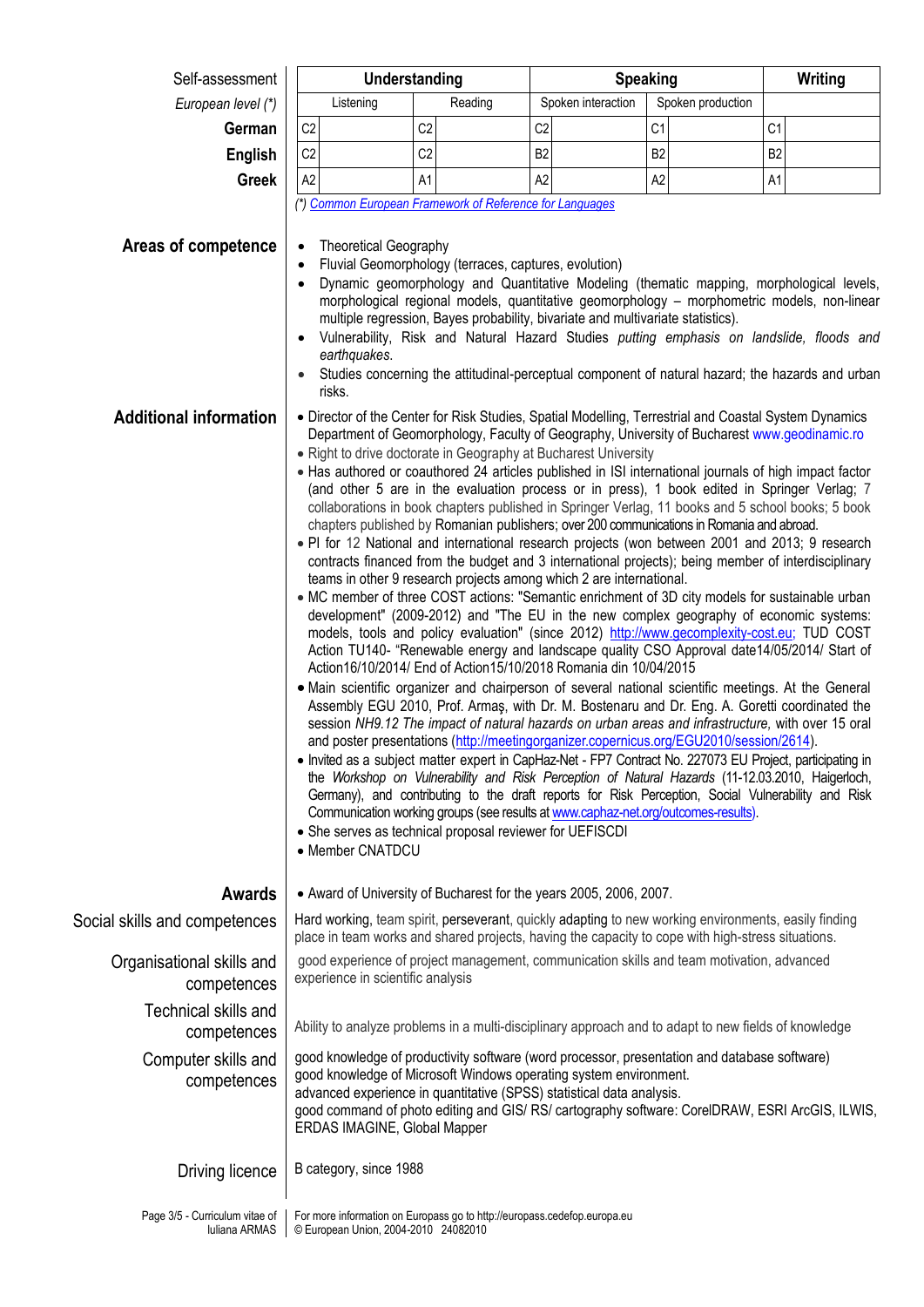# **Main publications**

## **ISI-indexed Papers**

- **Armas I**. (2014), DIAGNOSIS OF LANDSLIDE RISK FOR INDIVIDUAL BUILDINGS. INSIGHTS FROM PRAHOVA SUBCARPATHIANS, ROMANIA, *Environmental Geology*, 71(11), pp 4637-4646, DOI: 10.1007/s12665-013-2854-5 <http://link.springer.com/article/10.1007%2Fs12665-013-2854-5>
- **Armas I**., Gogoase Nistoran D., Osaci-Costache G., Brasoveanu L. (2013), MORPHO-DYNAMIC EVOLUTION PATTERNS OF SUBCARPATHIAN PRAHOVA RIVER (ROMANIA)**,** *Catena*, 100:83-99 DOI: 10.1016/j.catena.2012.07.007. http://www.sciencedirect.com/science/article/pii/S0341816212001488
- **Armas, I.** and Gavris, A. (2013), Social vulnerability assessment using spatial multi-criteria analysis (SEVI model) and the Social Vulnerability Index (SoVI model) – a case study for Bucharest, Romania, *Nat. Hazards Earth Syst. Sci*., 13, 1481-1499, doi:10.5194/nhess-13-1481-2013, <http://www.nat-hazards-earth-syst-sci.net/13/1481/2013/nhess-13-1481-2013.html>
- **Armas I**., Vartolomei Fl., Stroia Fl. (2014), Landslide susceptibility deterministic approach using geographical information systems: application to Breaza city, Romania, *Natural Hazards,* 70(2), pp. 995-1017 <http://link.springer.com/article/10.1007/s11069-013-0857-x>
- **Armaş** I., Ionescu, R si Posner (Nenciu) C. (2015). Flood risk perception along the Lower Danube River, Romania. *Natural Hazards*. 78(1):1-19, [http://link.springer.com/article/10.1007/s11069-015-1939-8. Doi 10.1007/s11069-015-1938-8](http://link.springer.com/article/10.1007/s11069-015-1939-8.%20Doi%2010.1007/s11069-015-1938-8)
- **Armaș I**, Gheorghe M., Lendvai A.-M., Dumitru P.D., Badescu O., Calin Al. (2016), InSAR Validation Based on GNSS Measurements in Bucharest*, International Journal of Remote Sensing* **37**(23):5565-5580 10.1080/01431161.2016.1244367
- **Armaș I**, Ionescu R., Gavris Al., Toma-Danila D. (2016) Vulnerability hotspots in Bucharest, Romania, *Applied Geography* 77:49-63.
- **Armaş** I., Toma D., Ionescu R., Gavris Al. (2016) Quantitative population loss assessment: Seismic scenarios for Bucharest using 2002 census data, GI\_Forum Journal 1: 30-40, doi 10.1553/giscience2016\_01\_s30. http://hw.oeaw.ac.at/0xc1aa500e%200x0033fe7a.pdf
- **Armaş, I**., Mendes D., Gheorghe M., Popa R.G., Popovici D. (2017) Long-term ground deformation patterns of Bucharest using multitemporal InSAR and multivariate dynamic analyses: a possible transpressional system?. *Sci. Rep.* **7**, 43762; doi: 10.1038/srep43762.
- **Armaş, I.** Cretu R.Z, Ionescu R. (2017) Self-efficacy, stress, and locus of control: the psychology of earthquake risk perception in Bucharest, Romania, *International Journal of Disaster Risk Reduction*. **22**:71-76. DOI: 10.1016/j.ijdrr.2017.02.018
- **Armaş I**., Toma D., Ionescu R., Gavris Al. (2017) Vulnerability to Earthquake Hazard: Bucharest Case Study, Romania, *International Journal of Disaster Risk Science*, **8**(2):182–195
- Bostenaru Dan M., **Armas I.** (2015), Earthquake impact on settlements: the role of urban and structural morphology**,** *Hazards Earth Syst. Sci*., 15(10), 2283-2297, doi:10.5194/nhess-15-2283-201[5 http://www.nat-hazards-earth-syst-sci.net/15/2283/2015/nhess-15-2283-2015.html](http://www.nat-hazards-earth-syst-sci.net/15/2283/2015/nhess-15-2283-2015.html)
- Toma-Danila D., **Armas I**. (2017), Insights into the possible seismic damage of residential buildings in Bucharest, Romania, at neighborhood resolution, *Bull Earthquake Eng*, 15(3): 1161–1184, DOI 10.1007/s10518-016-9997-1
- Fekete Al, Tzavella K, **Armas I**., Binner J., Garschagen M., Giupponi C., Mojtahed V., Pettita M., Schneiderbauer St., Serre D., (2015). Critical Data Source; Tool or Even Infrastructure? Challenges of Geographic Information Systems and Remote Sensing for Disaster Risk Governance, *ISPRS Int. J. Geo-Inf.*, *4*(4), 1848-1869; doi[:10.3390/ijgi4041848,](http://dx.doi.org/10.3390/ijgi4041848)<http://www.mdpi.com/2220-9964/4/4/1848>
- Gogoase Nistoran D.E., Ionescu C.S., Brasoveanu L. **Armaş** I., Opris I., Costinas S. (2018), Modeling hydrodynamic changes induced by Run-of-River hydropower plants along Prahova River (Romania), *Journal of Energy Engineering*. 144(2).
- **Armaş I**, Necea D., Miclăuș C. Fluvial terrace formation and controls in the Lower River Danube, SE Romania Quaternary International, <https://doi.org/10.1016/j.quaint.2018.03.031>

### **ISI-Indexed Book chapters**

- **Armas I.**, Radulian M. (2014) Spatial multi-criteria risk assessment for earthquake hazards in Bucharest, Romania, in Bostenaru Dan M., **Armaş I**., Goretti A., Eds., "*Earthquake hazard impact and urban planning*", Springer, ISBN: 978-94-007-7981-5, DOI: 10.1007/978-94-007-7981-5, http://www.springer.com/gp/book/9789400779808
- **Armas I**., Osaci G., Brasoveanu L., 2014, *Forest landscape history using diachronic cartography and GIS. Case Study: Subcarpathian Prahova Valley, Romania*, in Craciun C. si Bostenaru M., ed, Planning and designing sustainable and resilient landscapes, Springer Geography, ISBN 978-94-017-8535-[8http://link.springer.com/chapter/10.1007%2F978-94-017-8536-5\\_1](http://link.springer.com/chapter/10.1007%2F978-94-017-8536-5_1)
- Bostenaru Dan M., **Armaş I**., Goretti A., Earthquake Hazard Impact and Urban Planning—An Introduction, in Bostenaru Dan M., **Armaş I**., Goretti A., Eds., "*Earthquake hazard impact and urban planning*", Springer, ISBN: 978-94-007-7981-5, DOI: 10.1007/978-94-007-7981-5, http://www.springer.com/gp/book/9789400779808
- Bostenaru Dan M., **Armaş I**., Petrisor Al. I, Cerqua Al., Gociman C.O, Goretti A., Earthquake Hazard Impact and Urban Planning—Conclusion and Recommendations for Further Work, in Bostenaru Dan M., **Armaş I**., Goretti A., Eds., "*Earthquake hazard impact and urban planning*", Springer, ISBN: 978-94-007-7981-5, DOI: 10.1007/978-94-007-7981-5,
- Gogoase Nistoran D., Gheorghe Popovici D., Craia Savin B. A., **Armaş I**. (2016), *GIS for Dam-Break Flooding. Study Area: Bicaz-Izvorul Muntelui (Romania),* in Maria Boştenaru Dan and Cerasella Crăciun (Eds): *Space and Time Visualisation*, ISBN 978-3-319-24940-7; DOI 10.1007/978- 3-319-24942-1[; http://www.springer.com/de/book/9783319249407.](http://www.springer.com/de/book/9783319249407)
- Grecu Fl, Zaharia L., Ioana-Toroimac G.-I., **Armaș I.** (2016), Floods and flash-floods related to river channel dynamics*,* In Radoane, M., Vespremeanu-Stroe, A. (Eds.), *[Landform Dynamics and Evolution in Romania](http://www.springer.com/gp/book/9783319325873)*, Springer Geography, ISBN 978-3-319-32589-7.
- Osaci G., **Armaş I**. (2016), *Lost Landscapes: In Search of Cartographic Evidence* in Maria Boştenaru Dan and Cerasella Crăciun (Eds): *Space and Time Visualisation*, Springer Geography, pp 35-62. ISBN 978-3-319-24940-7; DOI 10.1007/978-3-319-24942-1; <http://www.springer.com/de/book/9783319249407>